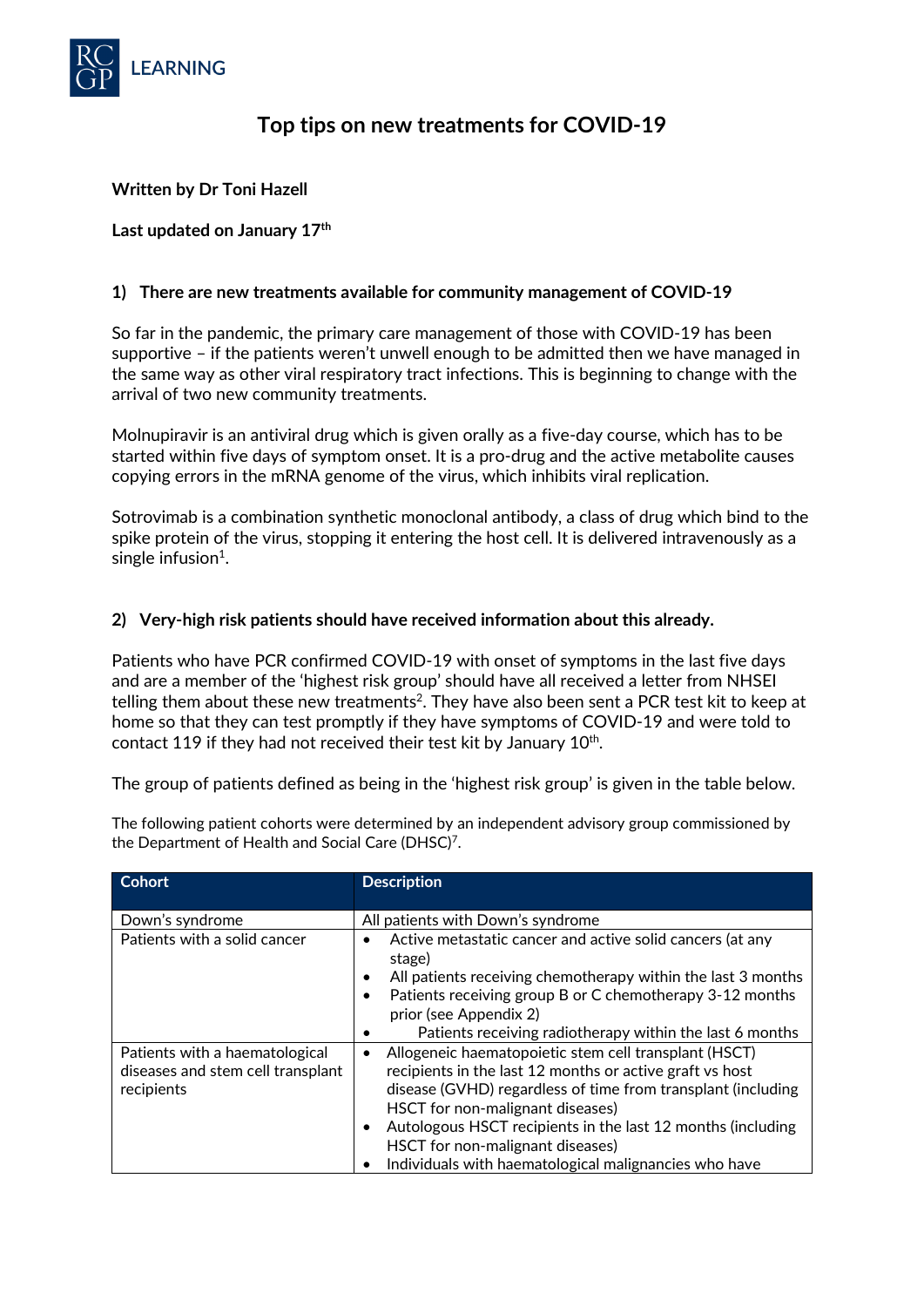

|                                                                | $\circ$ received chimaeric antigen receptor (CAR)-T cell therapy<br>in the last 24 months, or<br>radiotherapy in the last 6 months<br>$\circ$<br>Individuals with haematological malignancies receiving<br>٠<br>systemic anti-cancer treatment (SACT) within the last 12<br>months except patients with chronic phase chronic myeloid<br>leukaemia (CML) in molecular response or first or second line<br>tyrosine kinase inhibitors (TKI).<br>All patients with myeloma (excluding MGUS) or chronic B-<br>$\bullet$<br>cell lymphoproliferative disorders (e.g., chronic lymphocytic<br>leukaemia, follicular lymphoma) or myelodysplastic syndrome<br>(MDS) who do not fit the criteria above.<br>All patients with sickle cell disease.<br>٠<br>Individuals with non-malignant haematological disorder (e.g.,<br>$\bullet$<br>aplastic anaemia or paroxysmal nocturnal haemoglobinuria)<br>receiving B-cell depleting systemic treatment (e.g., anti-<br>CD20, anti-thymocyte globulin [ATG] and alemtuzumab)<br>within the last 12 months. |
|----------------------------------------------------------------|------------------------------------------------------------------------------------------------------------------------------------------------------------------------------------------------------------------------------------------------------------------------------------------------------------------------------------------------------------------------------------------------------------------------------------------------------------------------------------------------------------------------------------------------------------------------------------------------------------------------------------------------------------------------------------------------------------------------------------------------------------------------------------------------------------------------------------------------------------------------------------------------------------------------------------------------------------------------------------------------------------------------------------------------|
| Patients with renal disease                                    | Renal transplant recipients (including those with failed<br>$\bullet$                                                                                                                                                                                                                                                                                                                                                                                                                                                                                                                                                                                                                                                                                                                                                                                                                                                                                                                                                                          |
|                                                                | transplants within the past 12 months), particularly those<br>who:<br>$\circ$ Received B cell depleting therapy within the past 12<br>months (including alemtuzumab, rituximab [anti-CD20],<br>anti-thymocyte globulin)<br>Have an additional substantial risk factor which would in<br>$\Omega$<br>isolation make them eligible for nMABs or oral antivirals<br>Not been vaccinated prior to transplantation<br>Non-transplant patients who have received a comparable<br>٠<br>level of immunosuppression<br>Patients with chronic kidney stage (CKD) 4 or 5 (an eGFR<br>$\bullet$<br>less than 30 ml/min/1.73m <sup>2</sup> ) without immunosuppression                                                                                                                                                                                                                                                                                                                                                                                      |
| Patients with liver disease                                    | Patients with cirrhosis Child's-Pugh class B and C<br>$\bullet$                                                                                                                                                                                                                                                                                                                                                                                                                                                                                                                                                                                                                                                                                                                                                                                                                                                                                                                                                                                |
|                                                                | (decompensated liver disease).<br>Patients with a liver transplant<br>٠<br>Liver patients on immune suppressive therapy (including<br>$\bullet$<br>patients with and without liver cirrhosis)<br>Patients with cirrhosis Child's-Pugh class A who are not on<br>٠<br>immune suppressive therapy (compensated liver disease)                                                                                                                                                                                                                                                                                                                                                                                                                                                                                                                                                                                                                                                                                                                    |
| Patients with immune-mediated<br>inflammatory disorders (IMID) | IMID treated with rituximab or other B cell depleting therapy<br>$\bullet$<br>in the last 12 months<br>IMID with active/unstable disease on corticosteroids,<br>٠<br>cyclophosphamide, tacrolimus, cyclosporin or<br>mycophenolate.<br>IMID with stable disease on either corticosteroids,<br>٠<br>cyclophosphamide, tacrolimus, cyclosporin or<br>mycophenolate. IMID patients with active/unstable disease<br>including those on biological monotherapy and on<br>combination biologicals with thiopurine or methotrexate                                                                                                                                                                                                                                                                                                                                                                                                                                                                                                                    |
| Primary immune deficiencies                                    | Common variable immunodeficiency (CVID)<br>$\bullet$<br>Undefined primary antibody deficiency on immunoglobulin<br>$\bullet$<br>(or eligible for Ig)<br>Hyper-IgM syndromes<br>$\bullet$<br>Good's syndrome (thymoma plus B-cell deficiency)<br>٠<br>Severe Combined Immunodeficiency (SCID)<br>٠<br>Autoimmune polyglandular syndromes/autoimmune<br>٠<br>polyendocrinopathy, candidiasis, ectodermal dystrophy<br>(APECED syndrome)                                                                                                                                                                                                                                                                                                                                                                                                                                                                                                                                                                                                          |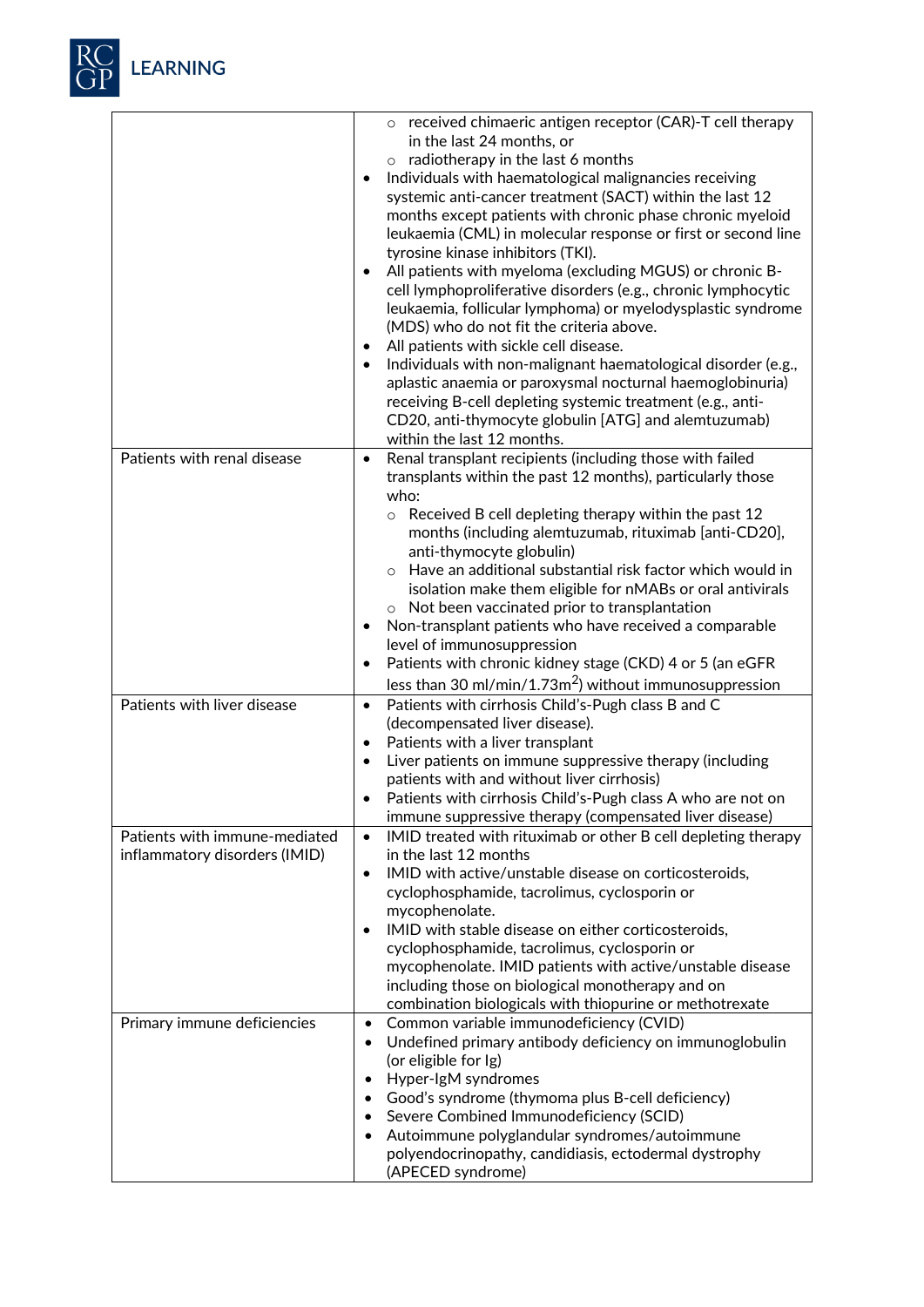

|                                   | Primary immunodeficiency associated with impaired type I<br>interferon signalling<br>X-linked agammaglobulinaemia (and other primary<br>٠<br>agammaglobulinaemias)                                                                                                                                                                                                                                                                          |
|-----------------------------------|---------------------------------------------------------------------------------------------------------------------------------------------------------------------------------------------------------------------------------------------------------------------------------------------------------------------------------------------------------------------------------------------------------------------------------------------|
| HIV/AIDS                          | Patients with high levels of immune suppression, have<br>$\bullet$<br>uncontrolled/untreated HIV (high viral load) or present<br>acutely with an AIDS defining diagnosis<br>On treatment for HIV with CD4 <350 cells/mm3 and stable<br>$\bullet$<br>on HIV treatment or CD4>350 cells/mm3 and additional risk<br>factors (e.g., age, diabetes, obesity, cardiovascular, liver or<br>renal disease, homeless, those with alcohol-dependence) |
| Solid organ transplant recipients | All recipients of solid organ transplants not otherwise specified<br>above                                                                                                                                                                                                                                                                                                                                                                  |
| Rare neurological conditions      | Multiple sclerosis<br>Motor neurone disease<br>Myasthenia gravis<br>Huntington's disease                                                                                                                                                                                                                                                                                                                                                    |

 $^7$  For paediatric/adolescent patients (aged 12-17 years inclusive), paediatric multi-disciplinary team (MDT) assessment should be used to determine clinical capacity to benefit from the treatment

**Table 1**: Patient cohorts considered at highest risk from COVID-19 and to be prioritised for treatment with nMABs. NHS England and NHS Improvement coronavirus. Interim Clinical Commissioning Policy: Neutralising monoclonal antibodies or antivirals for non-hospitalised patients with COVID-19. Published on: 24 December 2021.

#### **3) Providing treatment to this group of patients should not involve the GP…**

The intention is that this group of patients is now centrally known. If a patient in this group returns a positive PCR test which has been registered against their NHS number, they will be contacted centrally within 24 hours and offered an appointment at their local COVID-19 medicine delivery unit (CMDU) where they will receive the appropriate treatment.

#### **4) … but some will always slip through the net**

COVID-19 and the shielding programme revealed some of the limitations of coding and it is likely that there will be patients in the highest risk group who aren't contacted directly and will seek advice via their GP, having read about these treatments in the media. The letter being sent to the highest risk patients<sup>2</sup> also says that if they haven't been contacted within 24 hours of a positive PCR result they should call their GP surgery or 111, so we are likely to get calls about these treatments. This may happen if the test was not accurately registered against the patient's NHS number.

#### **5) Referring to a CMDU should be easy**

If you have a patient who you think needs to be seen at a CMDU then you can refer directly, via e-RS. Your local CMDU should be found within the infectious diseases menu and a list of all the CMDUs has also been published<sup>3</sup>. At the moment neither molnupiravir or sotrovimab can be prescribed by a GP or by any doctor outside of a CMDU; community pharmacies will not carry stocks of molnupiravir<sup>5</sup>.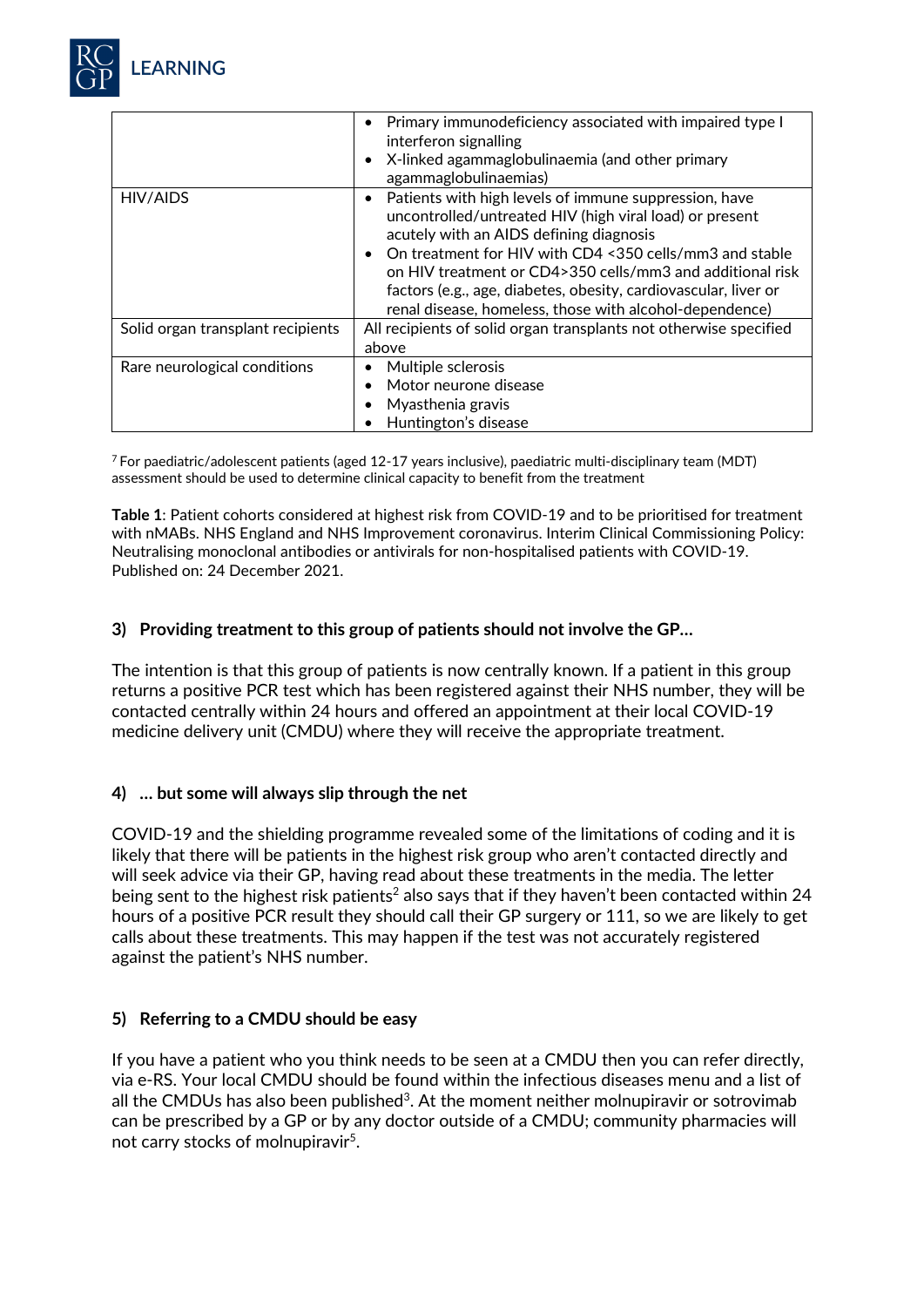

## **6) Lower risk patients can access these drugs via the PANORAMIC trial**

The **P**latform **A**daptive trial of **NO**vel antivi**R**als for e**A**rly treat**M**ent of Covid-19 **I**n the **C**ommunity trial4 is also open to those with PCR proven COVID-19 whose symptoms have started in the last five days, but unlike CMDU provision those who want to join the trial can have a wider range of medical co-morbidities. The range of co-morbidities accepted for the trial, listed below, is closer to the flu vaccination group than the shielding group and those aged 50 or over can join the trial even in the absence of a pre-existing condition.

- Chronic Respiratory disease (including chronic obstructive pulmonary disease (COPD), cystic fibrosis and asthma requiring at least daily use of preventative and/or reliever medication) • Chronic heart or vascular
- disease
- Chronic kidney disease
- Chronic liver disease
- Chronic neurological disease (including dementia, stroke, epilepsy)
- Severe and profound learning disability • Down's syndrome
- Diabetes mellitus (Type I or Type II)
- Immunosuppression: primary (e.g., Inherited immune disorders resulting from genetic mutations, usually present at birth and diagnosed in childhood) or Secondary due to disease or treatment (e.g., sickle cell, HIV, cancer, chemotherapy)
- Solid organ, bone marrow and stem cell transplant recipients
- Morbid obesity (BMI >35)
- Severe mental illness
- Care home resident
- Judged by recruiting clinician or research nurse (registered medical practitioner or trained study nurse) to be clinically vulnerable

**Table 2**: Who can join the PANORAMIC Study. The **P**latform **A**daptive trial of **NO**vel antivi**R**als for e**A**rly treat**M**ent of Covid-19 **I**n the **C**ommunity trial. University of Oxford. Reproduced with permission.

# **7) The trial involves a treatment group and a control group**

Those who join the PANORAMIC trial will be assigned to usual NHS care, or usual NHS care plus molnupiravir – there is no group which will be given a placebo antiviral. Women who are pregnant or breastfeeding are excluded from the trial.

# **8) GPs have been encouraged to help recruit to the PANORAMIC trial…**

NHSEI have written to GPs<sup>5</sup> to ask for our help in recruiting to the PANORAMIC trial by reviewing the daily lists of positive tests and signposting those who fit the criteria to the PANORAMIC website or referring to a local GP recruitment hub if one is available.

#### **9)** …**but those who are eligible for CMDU treatment should not join the trial**

Participants in the PANORAMIC trial have only a 50% chance of being in the treatment arm. Those who are in the highest risk group and are eligible for CMDU treatment should therefore go down that route rather than joining the trial.